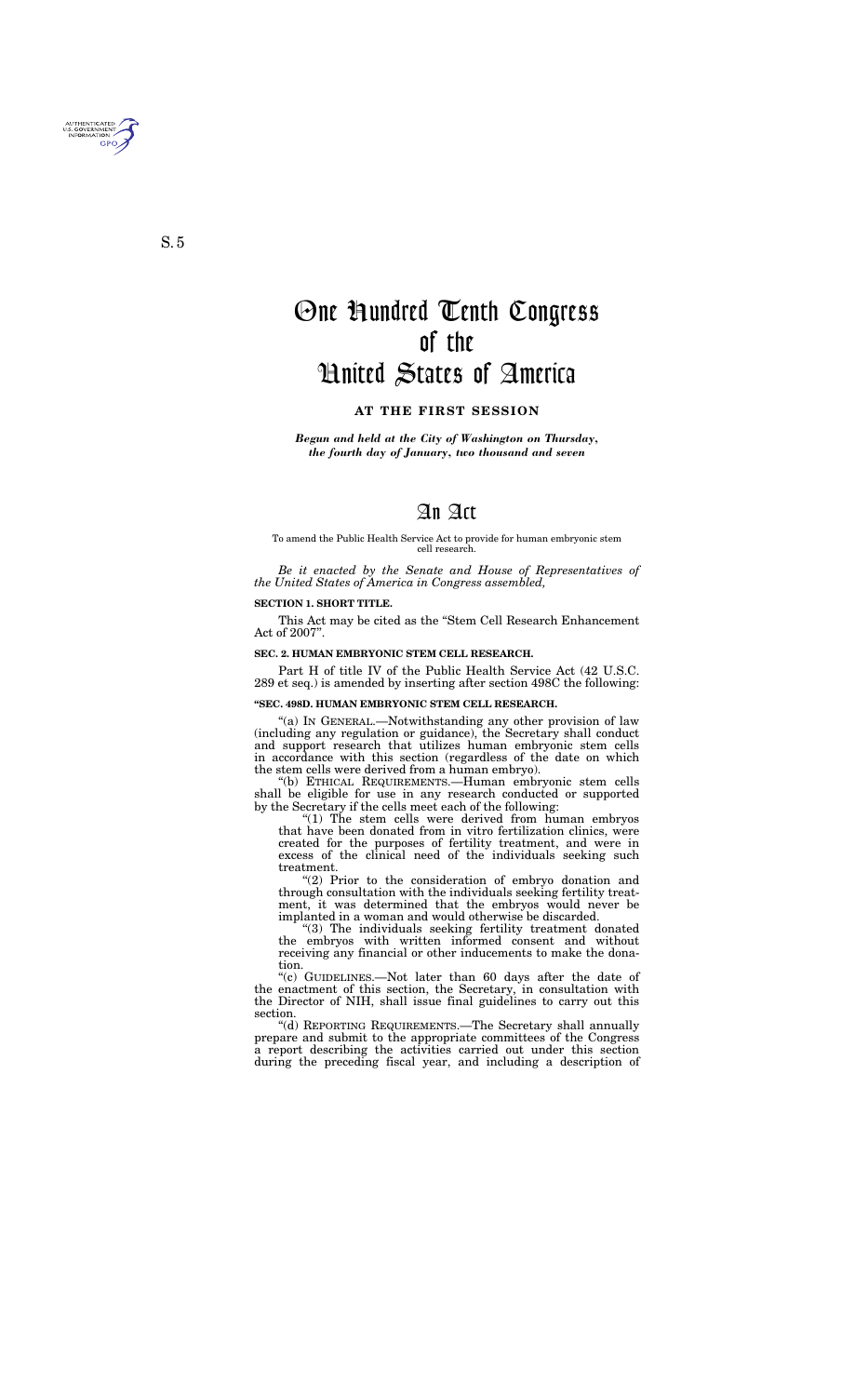S. 5—2

whether and to what extent research under subsection (a) has been conducted in accordance with this section.''.

#### **SEC. 3. ALTERNATIVE HUMAN PLURIPOTENT STEM CELL RESEARCH.**

Part H of title IV of the Public Health Service Act (42 U.S.C. 284 et seq.), as amended by section 2, is further amended by inserting after section 498D the following:

### **''SEC. 498E. ALTERNATIVE HUMAN PLURIPOTENT STEM CELL RESEARCH.**

''(a) IN GENERAL.—In accordance with section 492, the Secretary shall conduct and support basic and applied research to develop techniques for the isolation, derivation, production, or testing of stem cells that, like embryonic stem cells, are capable of producing all or almost all of the cell types of the developing body and may result in improved understanding of or treatments for diseases and other adverse health conditions, but are not derived from a human embryo.

 $\mathcal{L}(1)$  provide guidance concerning the next steps required for additional research, which shall include a determination of the extent to which specific techniques may require additional basic or animal research to ensure that any research involving human cells using these techniques would clearly be consistent with the standards established under this section;

" $(3)$  consistent with subsection  $(a)$ , take into account techniques outlined by the President's Council on Bioethics and any other appropriate techniques and research.

''(b) GUIDELINES.—Not later than 90 days after the date of the enactment of this section, the Secretary, after consultation with the Director, shall issue final guidelines to implement subsection (a), that—

"(2) APPLICABLE ACT.—For purposes of paragraph  $(1)$ , the term 'applicable appropriations Act' means, with respect to the fiscal year in which research is to be conducted or supported under this section, the Act making appropriations for the Department of Health and Human Services for such fiscal year, except that if the Act for such fiscal year does not contain the term referred to in paragraph (1), the Act for the previous fiscal year shall be deemed to be the applicable appropriations Act.

''(2) prioritize research with the greatest potential for nearterm clinical benefit; and

''(c) REPORTING REQUIREMENTS.—Not later than January 1 of each year, the Secretary shall prepare and submit to the appropriate committees of the Congress a report describing the activities carried out under this section during the fiscal year, including a description of the research conducted under this section.

''(d) RULE OF CONSTRUCTION.—Nothing in this section shall be construed to affect any policy, guideline, or regulation regarding embryonic stem cell research, human cloning by somatic cell nuclear transfer, or any other research not specifically authorized by this section.

''(e) DEFINITION.—

''(1) IN GENERAL.—In this section, the term 'human embryo' shall have the meaning given such term in the applicable appropriations Act.